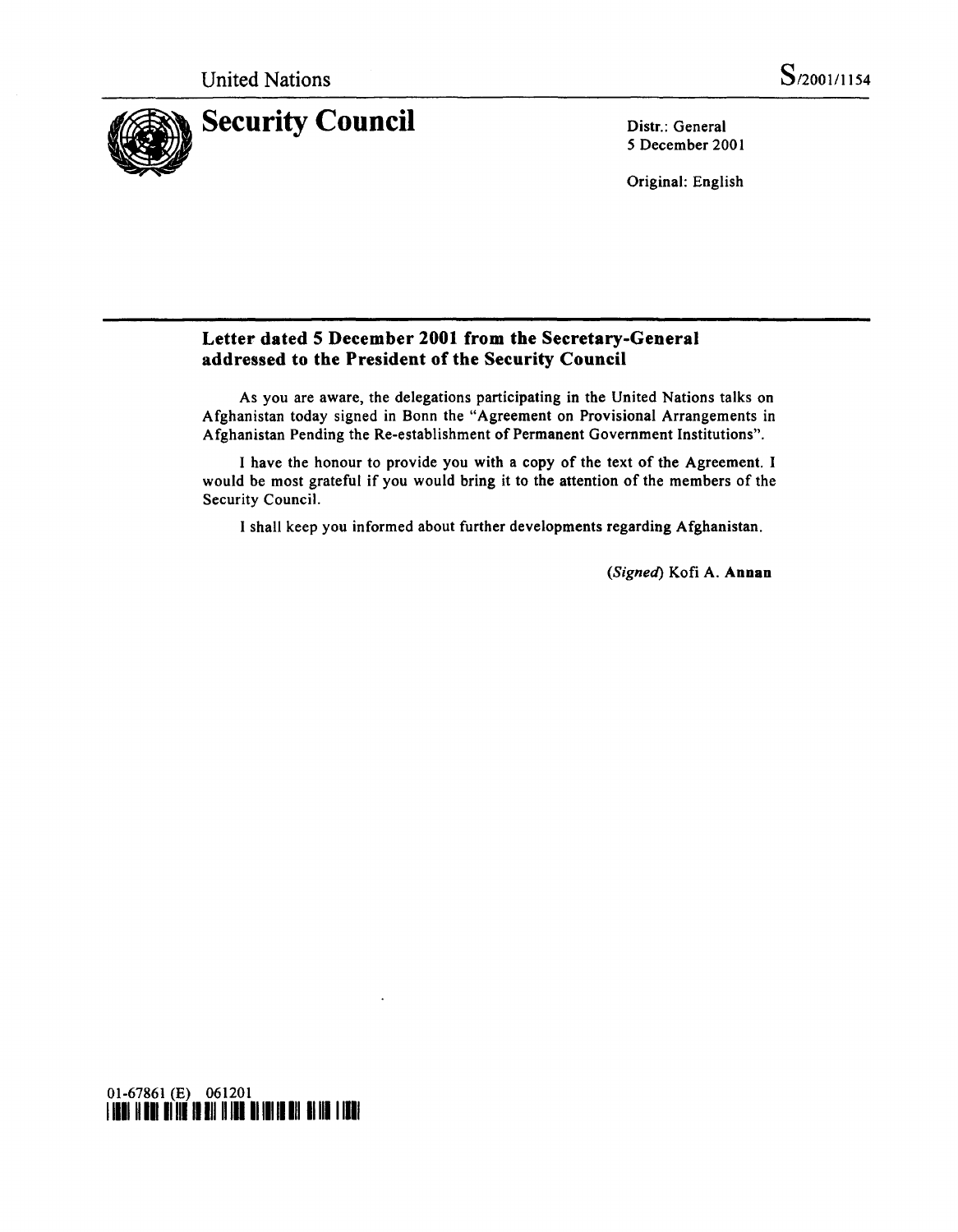## **AGREEMENT ON PROVISIONAL ARRANGEMENTS IN AFGHANISTAN PENDING THE RE-ESTABLISHMENT OF PERMANENT GOVERNMENT INSTITUTIONS**

The participants in the UN Talks on Afghanistan,

In the presence of the Special Representative of the Secretary-General for Afghanistan,

*Determined to* end the tragic conflict in Afghanistan and promote national reconciliation, lasting peace, stability and respect for human rights in the country,

*Reaffirming* the independence, national sovereignty and territorial integrity of Afghanistan,

*Acknowledging* the right of the people of Afghanistan to freely determine their own political future in accordance with the principles of Islam, democracy, pluralism and social justice,

*Expressing* their appreciation to the Afghan mujahidin who, over the years, have defended the independence, territorial integrity and national unity of the country and have played a major role in **the struggle against terrorism** and oppression, and whose sacrifice has now made them both **heroes of** jihad **and champions** of peace, stability and reconstruction of their beloved homeland, Afghanistan,

*Aware* **that the** unstable situation in Afghanistan requires the implementation of emergency interim arrangements and *expressing* their deep appreciation to His Excellency Professor Burhanuddin Rabbani for his readiness to transfer power to an interim authority which is to be established pursuant to this agreement,

*Recognizing* the need to ensure broad representation in these interim arrangements of all segments of the Afghan population, including groups that have not been adequately represented at the UN Talks on Afghanistan,

*Noting* that these interim arrangements are intended as a first step toward the establishment of a broad-based, gender-sensitive, multi-ethnic and fully representative government, and are not intended to remain in place beyond the specified period of time,

*Recognizing* that some time may be required for a new Afghan security force to be fully constituted and functional and that therefore other security provisions detailed in Annex I to this agreement must meanwhile be put in place,

*Considering* that the United Nations, as the internationally recognized impartial institution, has a particularly important role to play, detailed in Annex II to this agreement, in the period prior to the establishment of permanent institutions in Afghanistan,

Have agreed as follows;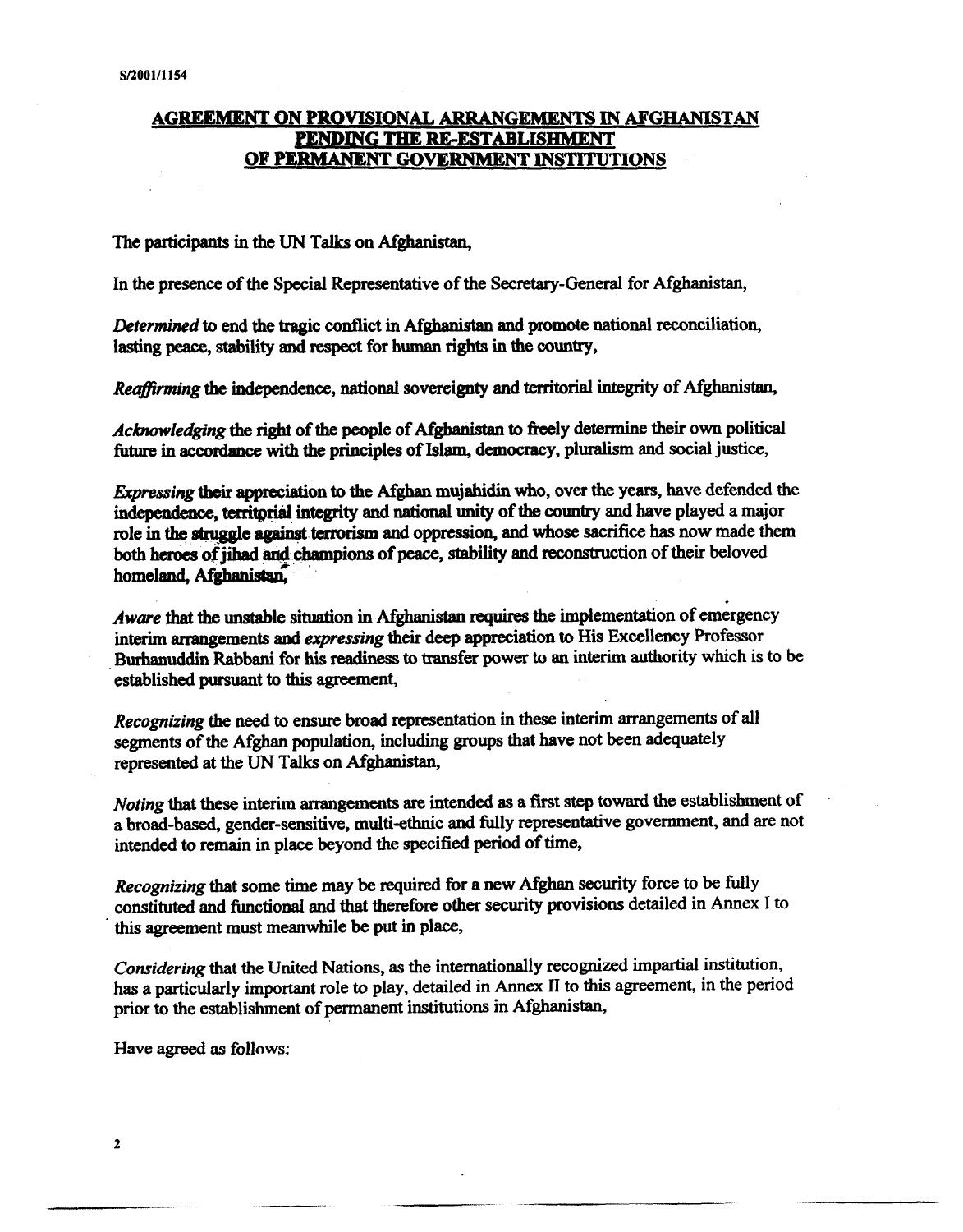## THE INTERIM AUTHORITY

## I. General previsions

- 1) An Interim Authority shall be established upon the official transfer of power on 22 December 2001.
- 2) The Interim Authority shall consist of an Interim Administration presided over by a Chairman, a Special Independent Commission for the Convening of the Emergency Loya Jirga, and a Supreme Court of Afghanistan, as well as such other courts as may be established by the Interim Administration. The composition, functions and governing procedures for the Interim Administration and the Special Independent Commission are set forth in this agreement.
- 3) Upon the official transfer of power, the Interim Authority shall be the repository of Afghan sovereignty, with immediate effect. As such, it shall, throughout the interim period, represent Afghanistan in its external relations and shall occupy the seat of Afghanistan at the United Nations and in its specialized agencies, as well as in other international institutions and conferences.
- 4) An Emergency Loya Jirga shall be convened within six months of the establishment of the Interim Authority. The Emergency Loya Jirga will be opened by His Majesty Mohammed Zaher, the former King of Afghanistan. The Emergency Loya Jirga shall decide on a Transitional Authority, including a broad-based transitional administration, to lead Afghanistan until such time as a fully representative government can be elected through free and fair elections to be held no later than two years from the date of the convening of the Emergency Loya Jirga.
- 5) The Interim Authority shall cease to exist once the Transitional Authority has been established by the Emergency Loya Jirga.
- 6) A Constitutional Loya Jirga shall be convened within eighteen months of the establishment of the Transitional Authority, in order to adopt a new constitution for Afghanistan. In order to assist the Constitutional Loya Jirga prepare the proposed Constitution, the Transitional Administration shall, within two months of its commencement and with the assistance of the United Nations, establish a Constitutional Commission.

## II. Legal framework and judicial system

- 1) The following legal framework shall be applicable on an interim basis until the adoption of the new Constitution referred to above:
	- i) The Constitution of 1964, a/ to the extent that its provisions are not inconsistent with those contained in this agreement, and b/ with the exception of those provisions relating to the monarchy and to the executive and legislative bodies provided in the Constitution; and
	- ii) existing laws and regulations, to the extent that they are not inconsistent with this agreement or with international legal obligations to which Afghanistan is a party, or with those applicable provisions contained in the Constitution of

 $\mathbf{3}$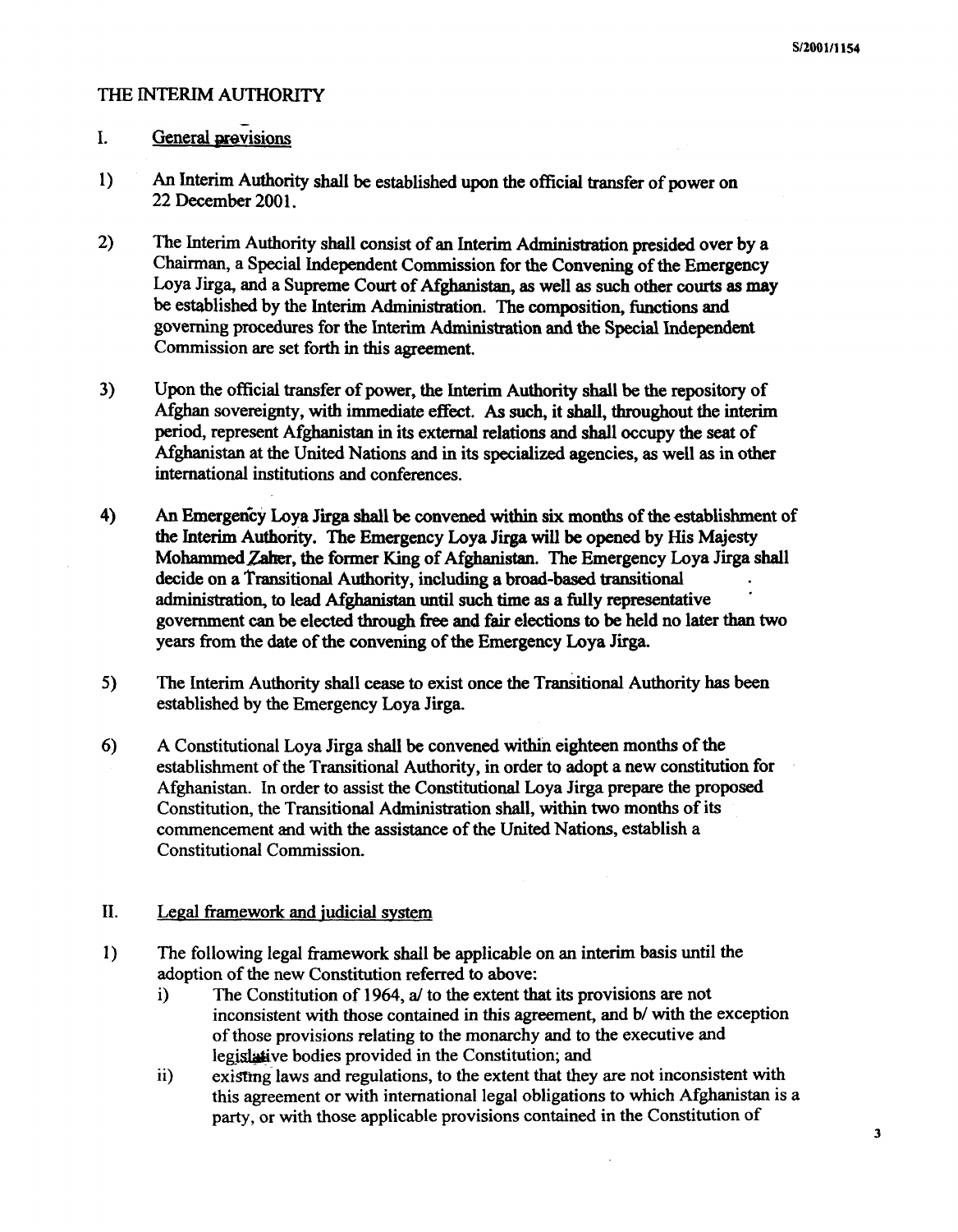1964, provided that the Interim Authority shall have the power to repeal or amend those laws and regulations.

2) The judicial power of Afghanistan shall be independent and shall be vested in a Supreme Court of Afghanistan, and such other courts as may be established by the Interim Administration. The Interim Administration shall establish, with the assistance of the United Nations, a Judicial Commission to rebuild the domestic justice system in accordance with Islamic principles, international standards, the rule of law and Afghan legal traditions.

### III. Interim Administration

#### A *Composition*

- 1) The Interim Administration shall be composed of a Chairman, five Vice Chairmen and 24 other members. Each member, except the Chairman, may head a department of the Interim Administration
- 2) The participants in the UN Talks on Afghanistan have invited His Majesty Mohammed"Zaher, the former King of Afghanistan, to chair the Interim Administration. His Majesty has indicated that he would prefer that a suitable candidate acceptable to die participants be selected as the Chair of the Interim Administration.
- 3) The Chairman, the Vice Chairmen and other members of the Interim Administration have been selected by the participants in the UN Talks on Afghanistan, as listed in Annex IV to this agreement. The selection has been made on the basis of professional competence and personal integrity from lists submitted by the participants in the UN Talks, with due regard to the ethnic, geographic and religious composition of Afghanistan and to the importance of the participation of women.
- 4) No person serving as a member of the Interim Administration may simultaneously hold membership of the Special Independent Commission for the Convening of the Emergency Loya Jirga.

#### B. *Procedures*

 $\ddot{\phantom{a}}$ 

- 1) The Chairman of the Interim Administration, or in his/her absence one of the Vice Chairmen, shall call and chair meetings and propose the agenda for these meetings.
- 2) The Interim Administration shall endeavour to reach its decisions by consensus. In order for any decision to be taken, at least 22 members must be in attendance. If a vote becomes necessary, decisions shall be taken by a majority of the members present and voting, unless otherwise stipulated in this agreement. The Chairman shall cast the deciding vote in the event that the members are divided equally.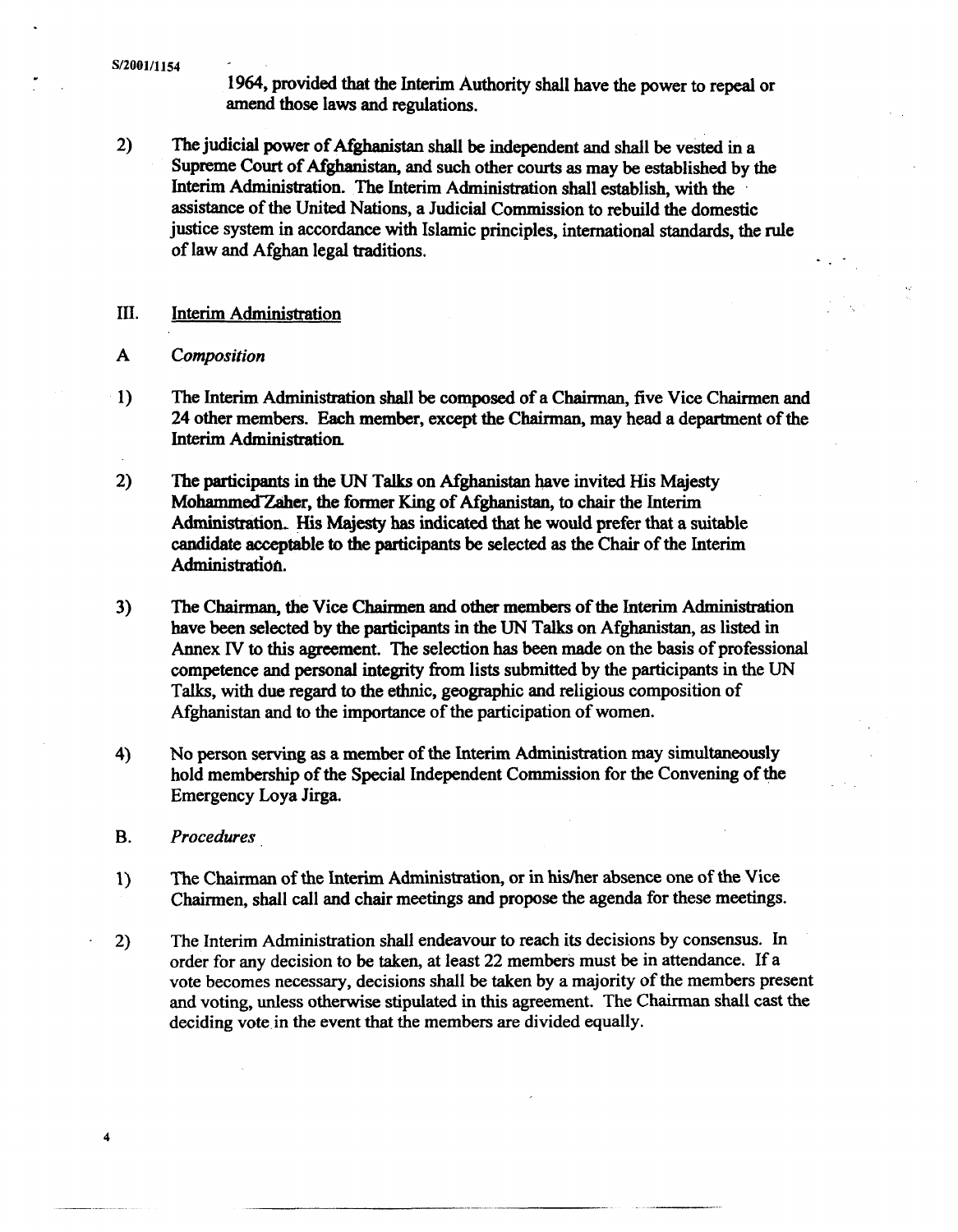## **C.** *Functions*

- **1) The Interim Administration shall be entrusted with the day-to-day conduct of the affairs of state, and shall have the right to issue decrees for the peace, order and good government of Afghanistan.**
- **2) The Chairman of the Interim Administration or, in his/her absence, one of the Vice Chairmen, shall represent the Interim Administration as appropriate.**
- **3) Those members responsible for the administration of individual departments shall also**  be responsible for implementing the policies of the Interim Administration within their **areas of responsibility.**
- **4) Upon the official transfer of power, the Interim Administration shall have full jurisdiction over the printing and delivery of the national currency and special drawing rights from international financial institutions. The Interim Administration shall establish, with the assistance of the United Nations, a Central Bank of Afghanistan that will regulate the money supply of the country through transparent and accountable procedures.**
- **5) The Interim Administration shall establish, with the assistance of the United Nations, an independent Civil Service Commission to provide the Interim Authority and the future Transitional Authority with shortlists of candidates for key posts in the**  administrative departments, as well as those of governors and uluswals<sub>z</sub> in order to **ensure their competence and integrity.**
- **6) The Interim Administration shall, with the assistance of the United Nations, establish an independent Human Rights Commission, whose responsibilities will include human rights monitoring, investigation of violations of human rights, and development of domestic human rights institutions. The Interim Administration may, with the assistance of the United Nations, also establish any other commissions to review matters not covered in this agreement.**
- **7)** The members of the Interim Administration shall abide by a Code of Conduct **elaborated in accordance with international standards.**
- **8) Failure by a member of the Interim Administration to abide by the provisions of the Code of Conduct shall lead to his/her suspension from that body. The decision to suspend a member shall be taken by a two-thirds majority of the membership of the Interim Administration on the proposal of its Chairman or any of its Vice Chairmen.**
- **9) The functions and powers of members of the Interim Administration will be further elaborated, as appropriate, with the assistance of the United Nations.**

## **IV. The Special Independent Commission for the Convening of the Emergency Lova Jirga**

**1) The Special Independent Commission for the Convening of the Emergency Loya Jirga shall be established within one month of the establishment of the Interim Authority. The Special Independent Commission will consist of twenty-one members, a number** 

**5**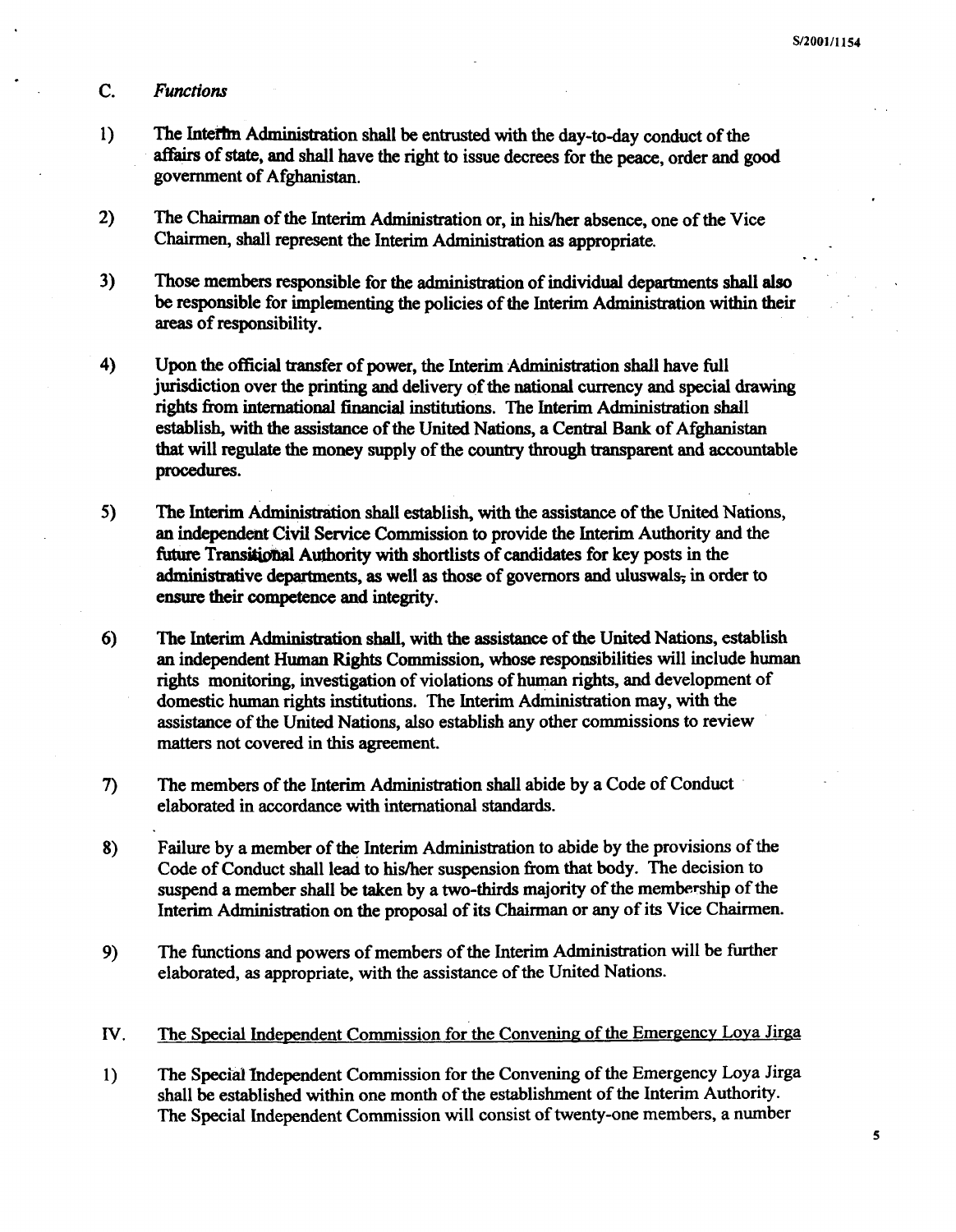#### **S/2001/1154**

**of whom should have expertise in constitutional or customary law. The members will be selected from lists of candidates submitted by participants in the UN Talks on Afghanistan as well as Afghan professional and civil society groups. The United Nations will assist with the establishment and functioning of the commission and of a**  substantial secretariat.

2) The Special Independent Commission will have the final authority for determining the **procedures for and the number of people who will participate in the Emergency Loya Jirga. The Special Independent Commission will draft rules and procedures specifying (i) criteria for allocation of seats to the settled and nomadic population residing in the country; (ii) criteria for allocation of seats to the Afghan refugees living in Iran, Pakistan, and elsewhere, and Afghans from the diaspora; (iii) criteria for inclusion of civil society organizations and prominent individuals, including Islamic scholars, intellectuals, and traders, both within the country and in the diaspora. The Special Independent Commission will ensure that due attention is paid to the representation in the Emergency Loya Jirga of a significant number of women as well as all other segments of the Afghan population.** 

**3) The Special Independent Commission will publish and disseminate the rules and procedures for the convening of the Emergency Loya Jirga at least ten weeks before the Emergency Loya Jirga convenes, together with the date for its commencement and its suggested location and duration.** 

**4) The Special Independent Commission will adopt and implement procedures for monitoring the process of nomination of individuals to the Emergency Loya Jirga to ensure that the process of indirect election or selection is transparent and fair. To preempt conflict over nominations, the Special Independent Commission will specify mechanisms for filing of grievances and rules for arbitration of disputes.** 

**5) The Emergency Loya Jirga will elect a Head of the State for the Transitional Administration and will approve proposals for the structure and key personnel of the Transitional Administration.** 

### **V. Final provisions**

**1) Upon the official transfer of power, all mujahidin, Afghan armed forces and armed groups in the country shall come under the command and control of the Interim Authority, and be reorganized according to the requirements of the new Afghan security and armed forces.** 

**2) The Interim Authority and the Emergency Loya Jirga shall act in accordance with basic principles and provisions contained in international instruments on human rights and international humanitarian law to which Afghanistan is a party.** 

**3) The Interim Authority shall cooperate with the international community in the fight**  against terperism, drugs and organized crime. It shall commit itself to respect **international law and maintain peaceful and friendly relations with neighbouring countries and the rest of the international community.** 

**6**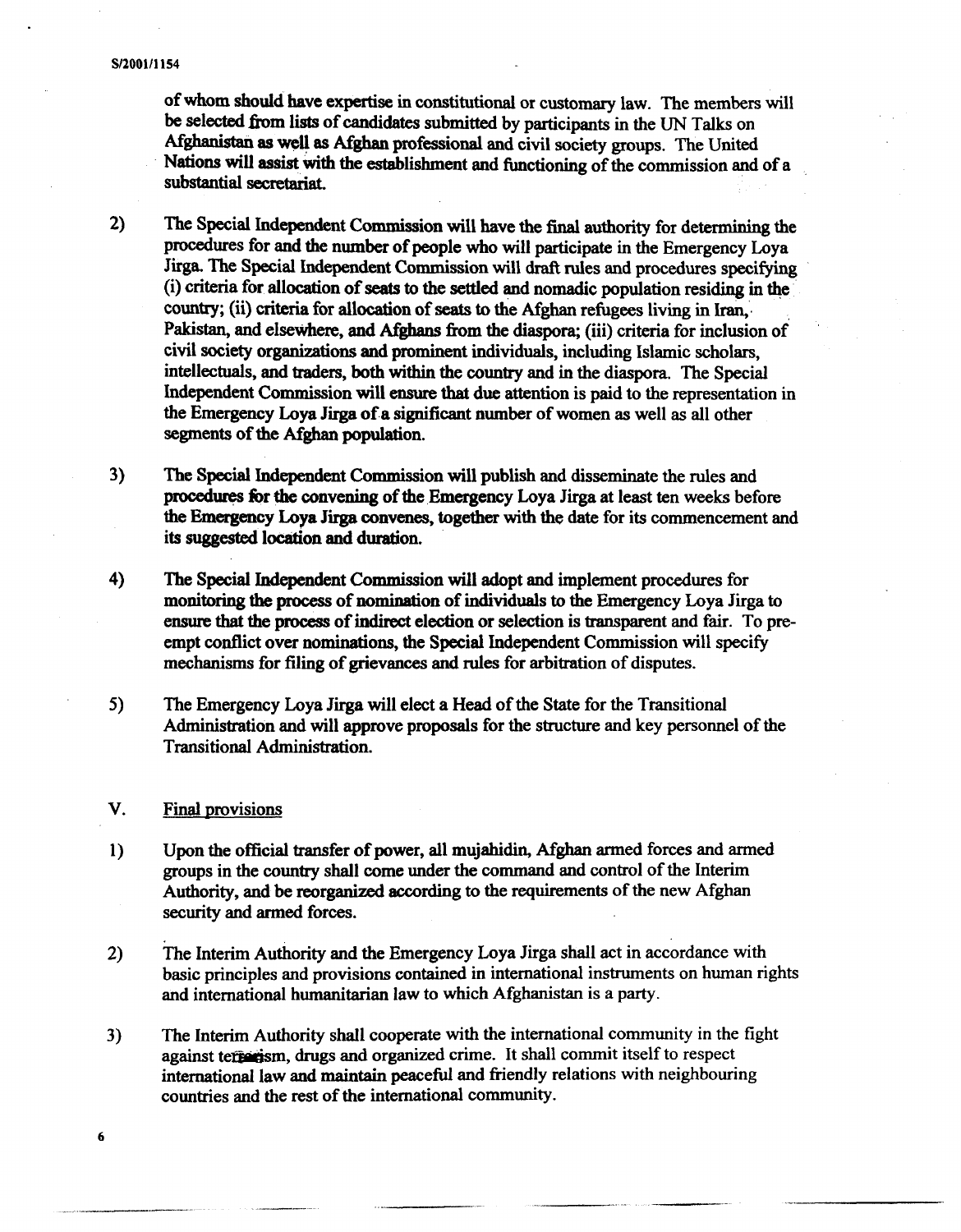- 4) The Interim Authority and the Special Independent Commission for the Convening of the Emergency Loya Jirga will ensure the participation of women as well as the equitable representation of all ethnic and religious communities in the Interim Administration and the Emergency Loya Jirga.
- 5) All actions taken by the Interim Authority shall be consistent with Security Council resolution 1378 (14 November 2001) and other relevant Security Council resolutions relating to Afghanistan.
- 6) Rules of procedure for the organs established under the Interim Authority will be elaborated as appropriate with the assistance of the United Nations.

This agreement, of which the annexes constitute an integral part, done in Bonn on this 5th day of December 2001 in the English language, shall be the authentic text, in a single copy which shall remain deposited in the archives of the United Nations. Official texts shall be provided in Dari and Pashto, and such other languages as the Special Representative of the Secretary-General may designate. The Special Representative of the Secretary-General shall send certified copies in English, Dari and Pashto to each of the participants.

#### For the **participants in the UN Talks on Afghanistan:**

Ms. Amena Afzali

Mr. S. Hussain Anwari

Mr. Hedayat Amin Arsala

Mr. Sayed Hamed Gailani

Mr. Rahmatullah Mousa Ghazi

Eng. Abdul Hakim

Mr. Houmayoun Jareer

Mr. Abbas Karimi

Mr. Mustafa Kazimi

Dr. Azizullah Ludin

Mr. Ahmad Wali Massoud

Mr. Hafizullah Asif Mohseni

Prof. Mohammad Ishaq Nadiri

Mr. Mohammad Natiqi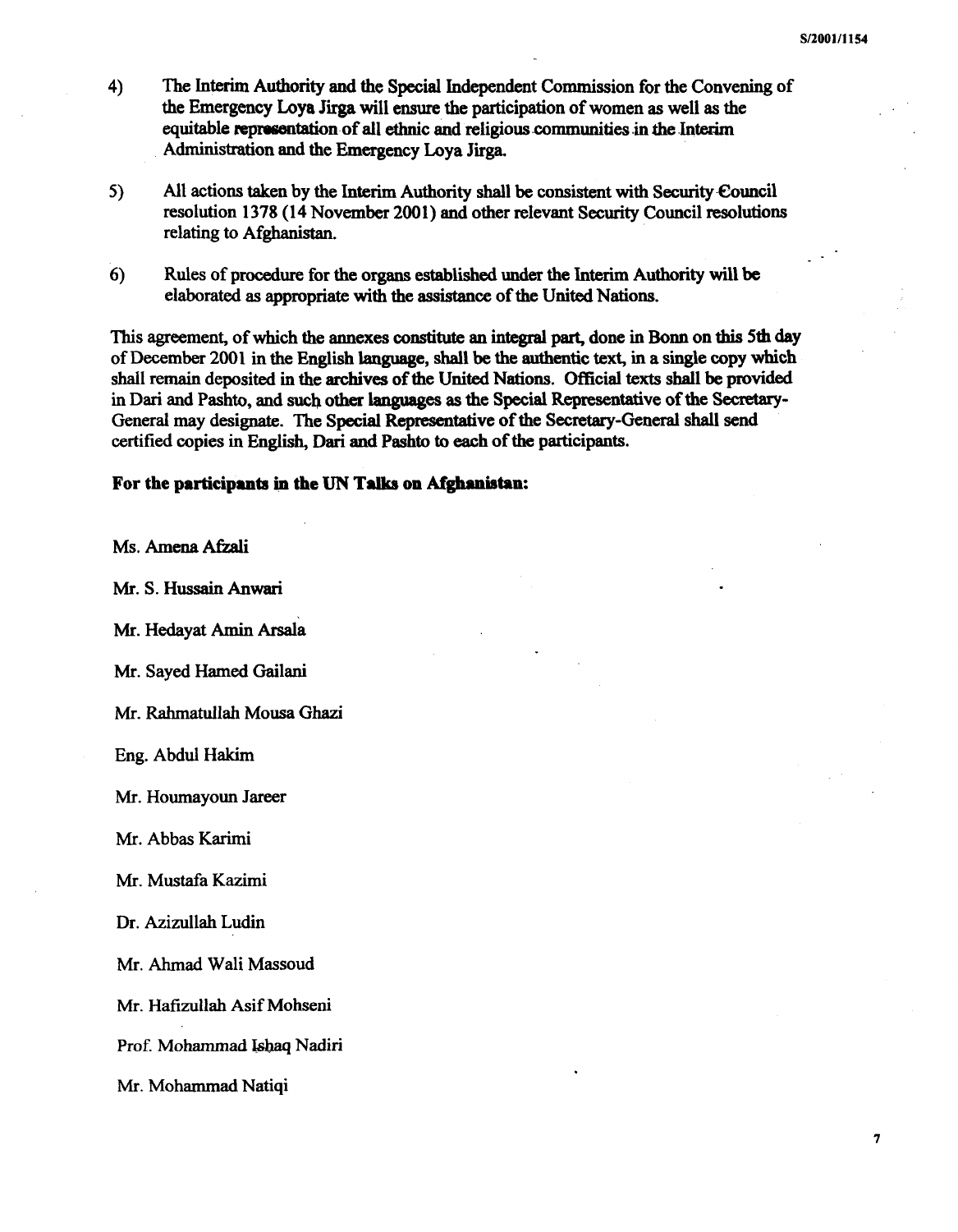Mr. Yunus Qanooni

Dr. Zalmai Rassoul

Mr. H. Mirwais Sadeq

Dr. Mohammad Jalil Shams

Prof. Abdul Sattar Sirat

Mr. Humayun Tandar

Mrs. Sima Wali

General Abdul Rahim Wardak

Mr. Pacha Khan Zadran

### **Witnessed for the United Nations by:**

Mr. Lakhdar Brahimi Special Representative of the Secretary-General for Afghanistan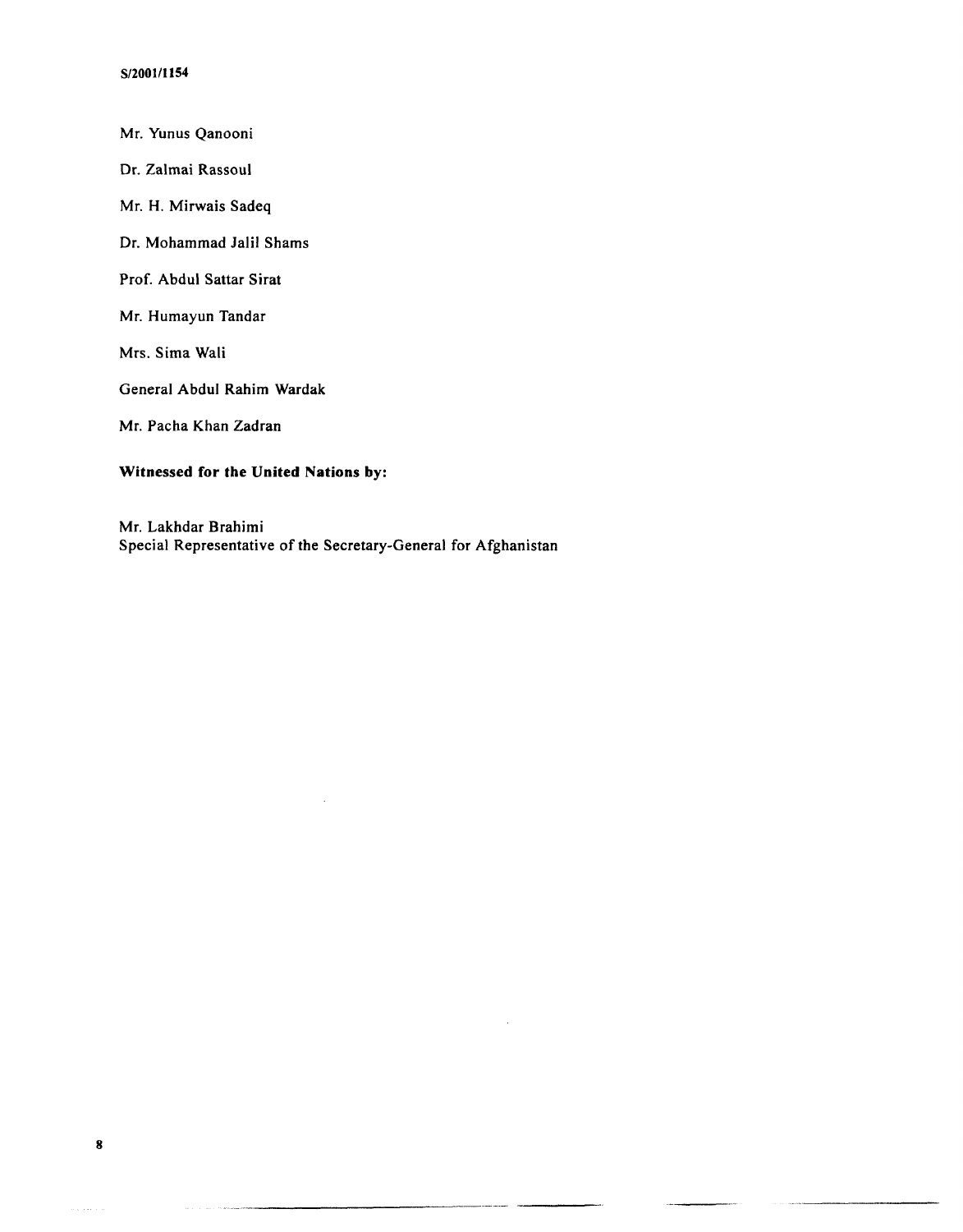9

## **ANNEX I**

## **INTERNATIONAL SECURITY FORCE**

**1. The participants in the UN Talks on Afghanistan recognize that the responsibility for providing security and law and order throughout the country resides with the Afghans themselves. To this end, they pledge their commitment to do all within their means and influence to ensure such security, including for all United Nations and other personnel of international governmental and non-governmental organizations deployed in Afghanistan.** 

**2. With this objective in mind, the participants request the assistance of the international community in helping the new Afghan authorities in the establishment and training of new Afghan security and armed forces.** 

**3. Conscious that some time may be required for the new Afghan security and armed forces to be fully constituted and functioning, the participants in the UN Talks on Afghanistan request the United Nations Security Council to consider authorizing the early deployment to Afghanistan of a United Nations mandated force. This force will assist in the maintenance of security for Kabul and its surrounding areas. Such a force could, as appropriate, be progressively expanded to other urban centres and other areas.** 

4. The participants in the UN Talks on Afghanistan pledge to withdraw all military units **from Kabul and other urban centers or other areas in which the UN mandated force is deployed. It would also be desirable if such a force were to assist in the rehabilitation of Afghanistan's infrastructure.** 

**\* \* \***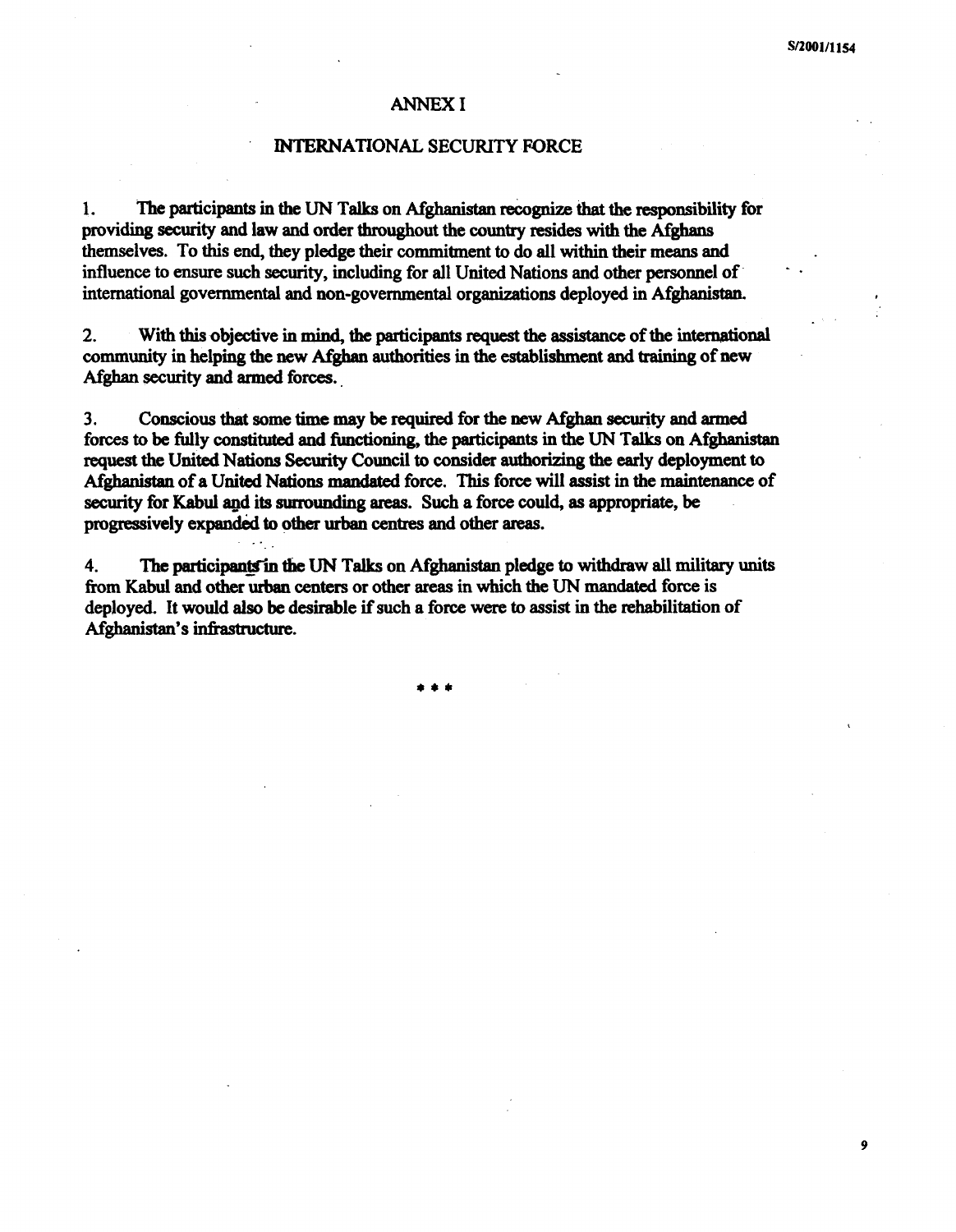#### ANNEX II

# ROL&OF THE UNITED NATIONS DURING THE INTERIM PERIOD

1. The Special Representative of the Secretary-General will be responsible for all aspects of the United Nations' work in Afghanistan.

2. The Special Representative shall monitor and assist in the implementation of all aspects of this agreement.

3. The United Nations shall advise the Interim Authority in establishing a politically neutral environment conducive to the holding of the Emergency Loya Jirga in free and fair conditions. The United Nations shall pay special attention to the conduct of those bodies and administrative departments which could directly influence the convening and outcome of the Emergency Loya Jirga.

4. The Special Representative of the Secretary-General or his/her delegate may be invited to attend the meetings of the Interim Administration and the Special Independent Commission on the Convening of the Emergency Loya Jirga.

5. If for whatever reason the Interim Administration or the Special Independent Commission were actively prevented from meeting or unable to reach a decision on a matter related to the convening of the Emergency Loya Jirga, the Special Representative of the Secretary-General shall, taking into account the views expressed in the Interim Administration or in the Special Independent Commission, use his/her good offices with a view to facilitating a resolution to the impasse or a decision.

6. The United Nations shall have the right to investigate human rights violations and, where necessary, recommend corrective action. It will also be responsible for the development and implementation of a programme of human rights education to promote respect for and understanding of human rights.

**\* \* \***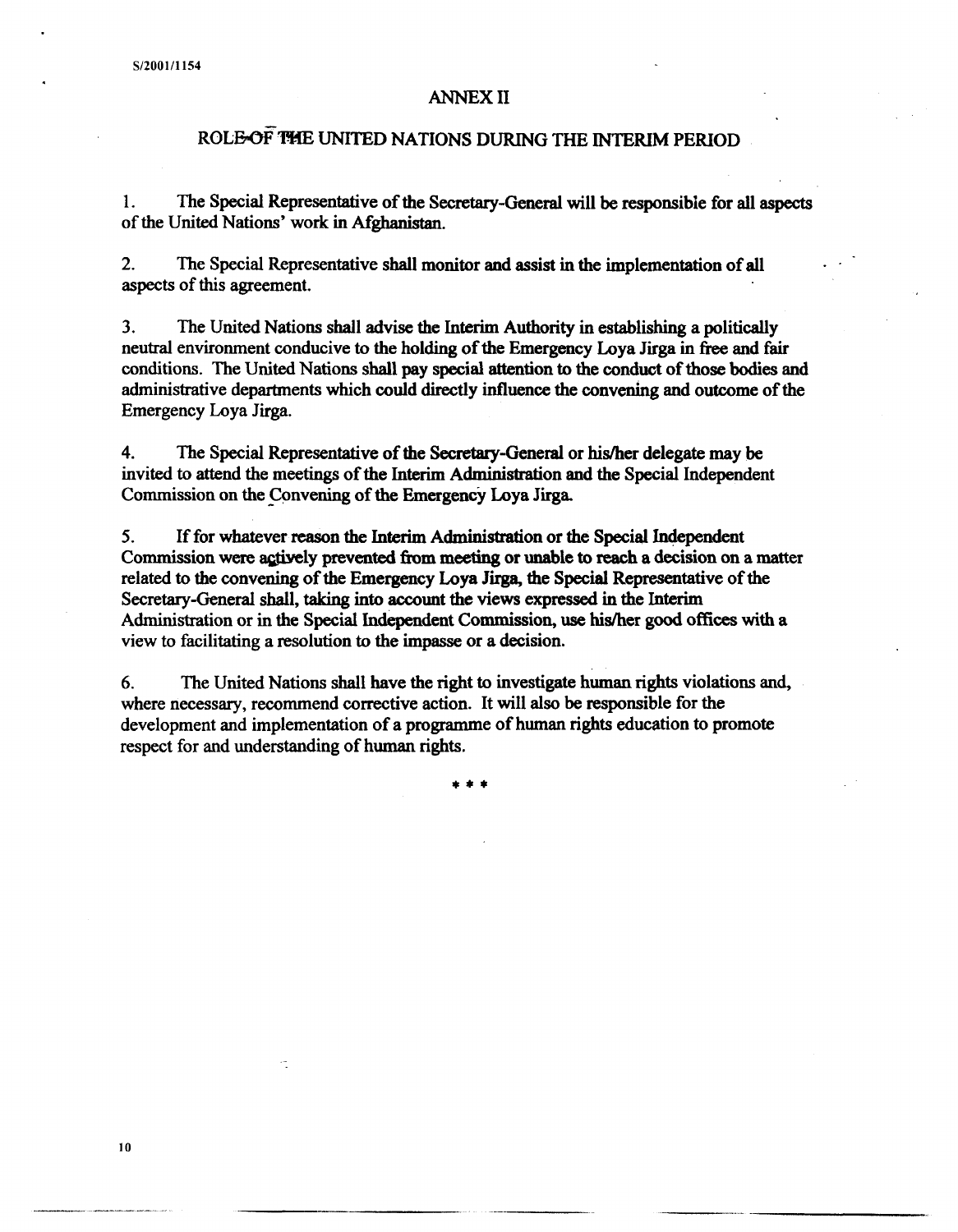#### **ANNEX III**

## **REQUEST TO THE UNITED NATIONS BY THE PARTICIPANTS AT THE UN TALKS ON AFGHANISTAN**

#### **The participants in the UN Talks on Afghanistan hereby**

**1. Request that the United Nations and the international community take the necessary measures to guarantee the national sovereignty, territorial integrity and unity of Afghanistan as well as the non-interference by foreign countries in Afghanistan's internal affairs;** 

**2. Urge the United Nations, the international community, particularly donor countries and multilateral institutions, to reaffirm, strengthen and implement their commitment to assist with the rehabilitation, recovery and reconstruction of Afghanistan, in coordination with the Interim Authority;** 

**3. Request the United Nations to conduct as soon as possible (i) a registration of voters in advance of the general elections that will be held upon the adoption of the new constitution by die constitutional Loya Jirga and (ii) a census of the population of Afghanistan.** 

**4. Urge the United Nations and the international community, in recognition of the heroic**  role played by the mutahidin in protecting the independence of Afghanistan and the dignity of **its people, to take the necessary measures, in coordination with the Interim Authority, to assist in the reintegration of the mujanidin into the new Afghan security and armed forces;** 

**5. Invite the United Nations and the international community to create a fund to assist the families and other dependents of martyrs and victims of the war, as well as the war disabled;** 

**6. Strongly urge that the United Nations, the international community and regional organizations cooperate with the Interim Authority to combat international terrorism, cultivation and trafficking of illicit drugs and provide Afghan farmers with financial, material and technical resources for alternative crop production.** 

**\* \* \***